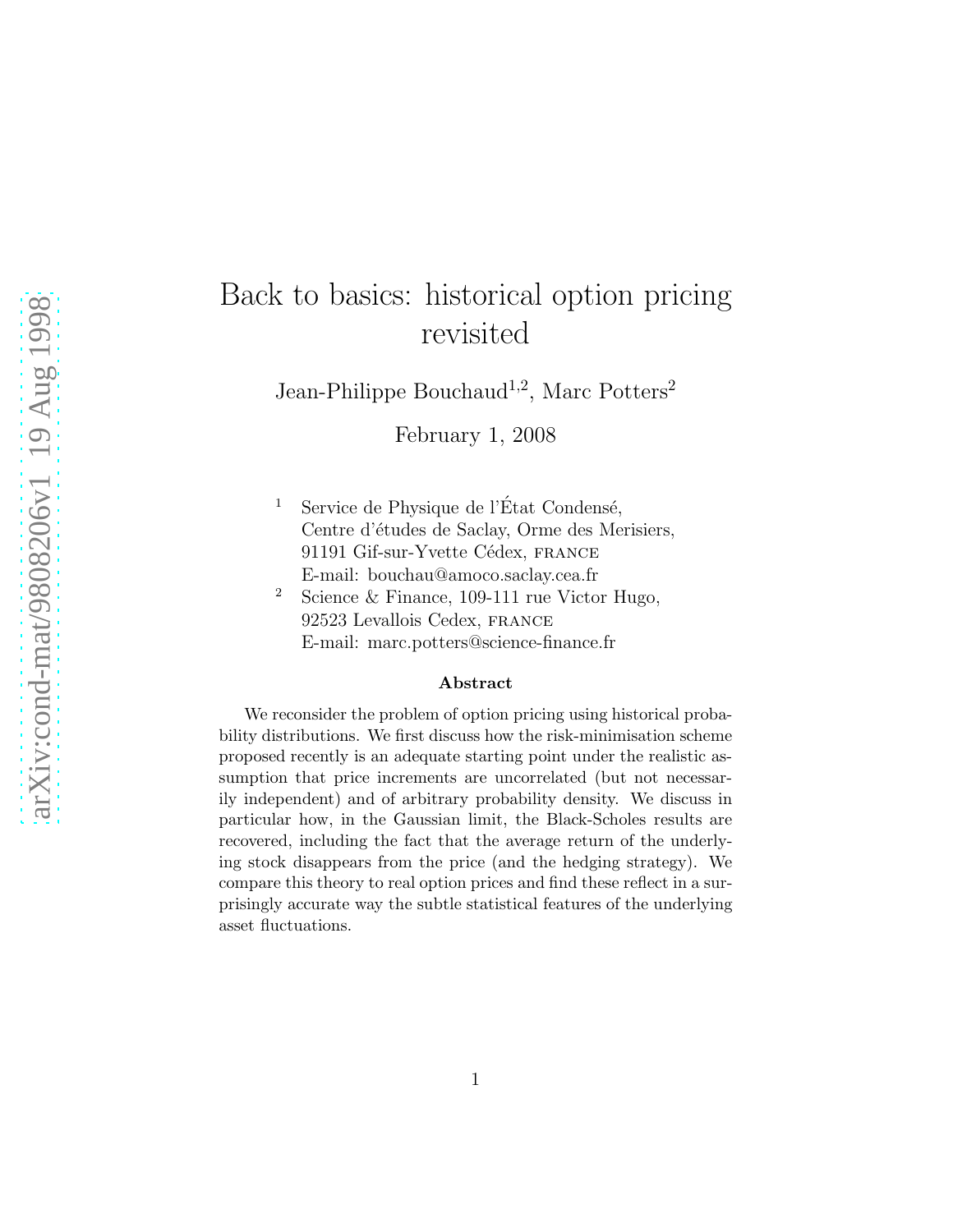## 1 Introduction

The famous Black and Scholes option pricing theory has two remarkable features: the hedging strategy eliminates risk entirely, and the option price does not depend at all on the average return of the underlying asset[[1, 2, 3](#page-12-0)]. The second property means that the option price is not simply the actualized average of the future pay-off over the historical probability distribution, which obviously would depend on the average return. This is even more striking in thecase of the Cox-Ross-Rubinstein binomial model  $[4, 2]$  $[4, 2]$  $[4, 2]$  $[4, 2]$  $[4, 2]$  where the pricing measure is completely unrelated to the actual distribution of returns. This has lead to a rather abstract and general framework for derivative pricing, where the absence of arbitrage opportunities leads, for models where risk can be eliminated completely, to the existence of a 'risk-neutral probability measure' (unrelated to the historical one) over which the relevant average should be taken to obtain the price of derivatives[[5, 6](#page-12-0)]. It is thus a rather common belief that the knowledge of the 'true' probability distribution of returns is a useless information to price options. The credence is rather that the relevant 'implied' value of the parameters should be obtained from option market themselves, and used to price other instruments (for example exotic options) [\[2](#page-12-0), [7](#page-12-0)].

However, in most models of stock fluctuations, except for very special cases (continuous time Brownian motion and binomial, both being very poor representation of the reality), risk in option trading cannot be eliminated, and strict arbitrage opportunities do not exist, whatever the price of the option. That risk cannot be eliminated is furthermore the fundamental reason for the very existence of option markets. It would thus be more satisfactory to have a theory of options where the true historical behaviour of the underlying asset was used to compute the option price, the hedging strategy, and the residual risk. The latter is clearly important to estimate, both for risk control purposes, but also because it is reasonable to think that this residual risk partly determines the bid-ask spread imposed by market-makers. The natural framework for this is the risk minimisation approach developed by several authors[[8, 9](#page-12-0), [10](#page-12-0), [11](#page-12-0), [12, 13, 14\]](#page-13-0), where the optimal trading strategy is determined such that the chosen measure of risk (for example the variance of the wealth balance) is minimized. The 'theoretical' price is then obtained using a fair game argument. Note that in this approach, the option price is not unique since it depends on the definition of risk; furthermore, a risk-premium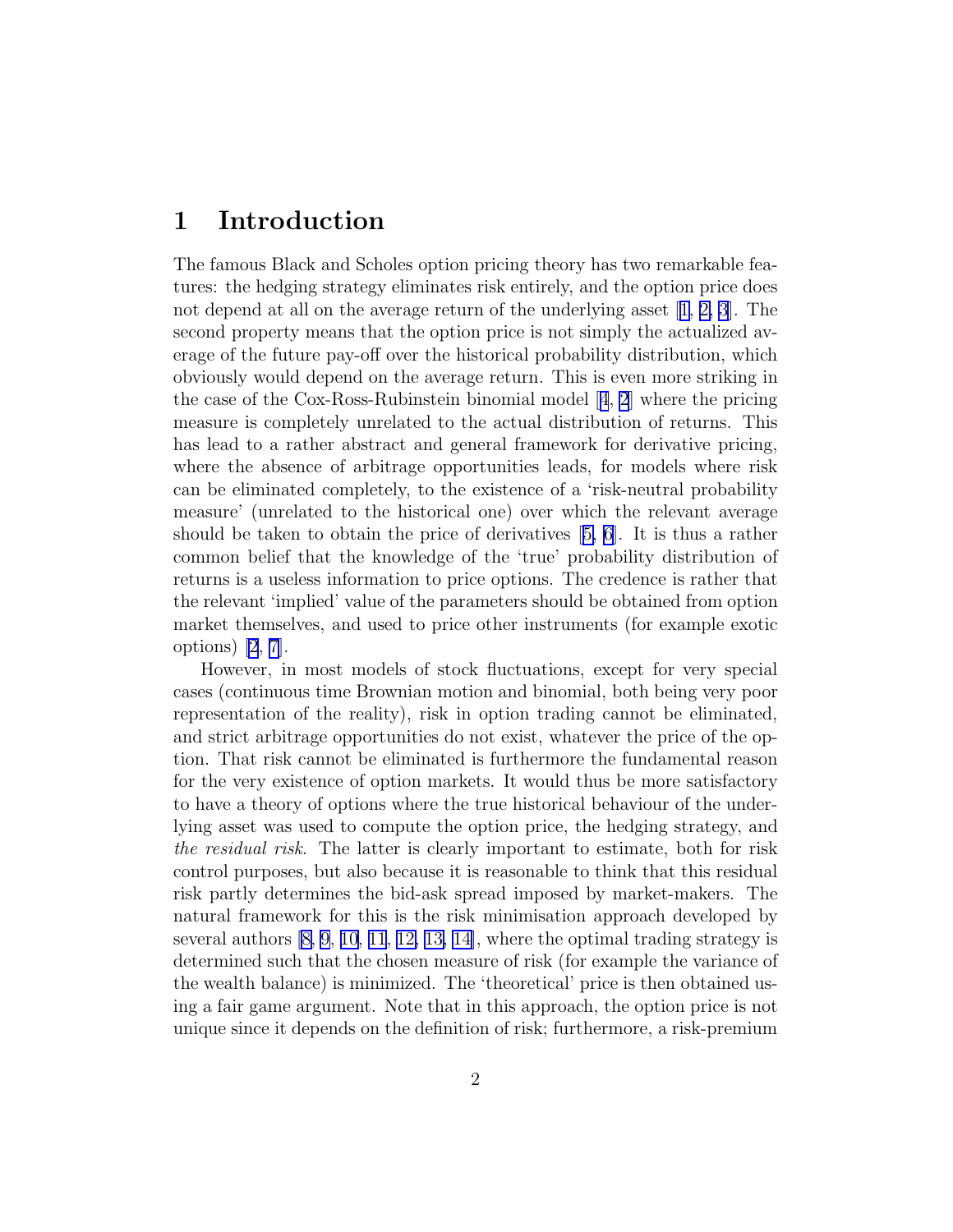correction to the fair game price can be expected in general. From a theoretical point of view, this would generally be regarded as a lethal inconsistency. From a practical point of view, however, we see this as an advantage: since the price ambiguity is a constitutive property of option markets, it is interesting to understand the origin and size of this ambiguity. In this framework, the historical probability distribution determines the 'pricing kernel' to be used in the option price formula. We show in detail how, in the Black-Scholes limit, the average trend indeed completely disappears from the formula, and all the classical results are recovered. For more general models, however, the independence of the price on the average return is non trivial.

The outline of this paper is as follows. We first recall the basic steps leading to option prices and optimal hedges for a general process with uncorrelated (but not necessarily independent) increments, which we present in terms of a cumulant expansion to show how the Black- Scholes results are obtained in the corresponding Gaussian limit. The first cumulant correction provides a theory for the volatility smile in terms of the (maturity dependent) kurtosis of the terminal price distribution. We compare this theory to real option prices (on a liquid market) and find that these option prices reflect in a surprisingly accurate way the subtle statistical features of the underlying asset fluctuations [\[15, 16](#page-13-0)], in particular the persistent nature of the volatility fluctuations.

## 2 A risk minimisation theory of option pricing

#### 2.1 The global wealth balance

Let us first write the wealth balance equation corresponding to the writing of a European call option. At time  $t = 0$ , the writer receives the price of the option  $\mathcal{C}[x_0, x_s, T]$ , on a certain asset which value is  $x(t = 0) = x_0$ . The strike price is  $x_s$ . Between  $t = 0$  and  $t = T$ , the writer trades the underlying asset at discrete times  $t = k\tau$ ,  $k = 1, ..., N = T/\tau$ ; his strategy is to hold  $\phi_k(x_k)$  assets if the price is  $x(t) = x_k$  when the time is  $t = k\tau$ . It is easy to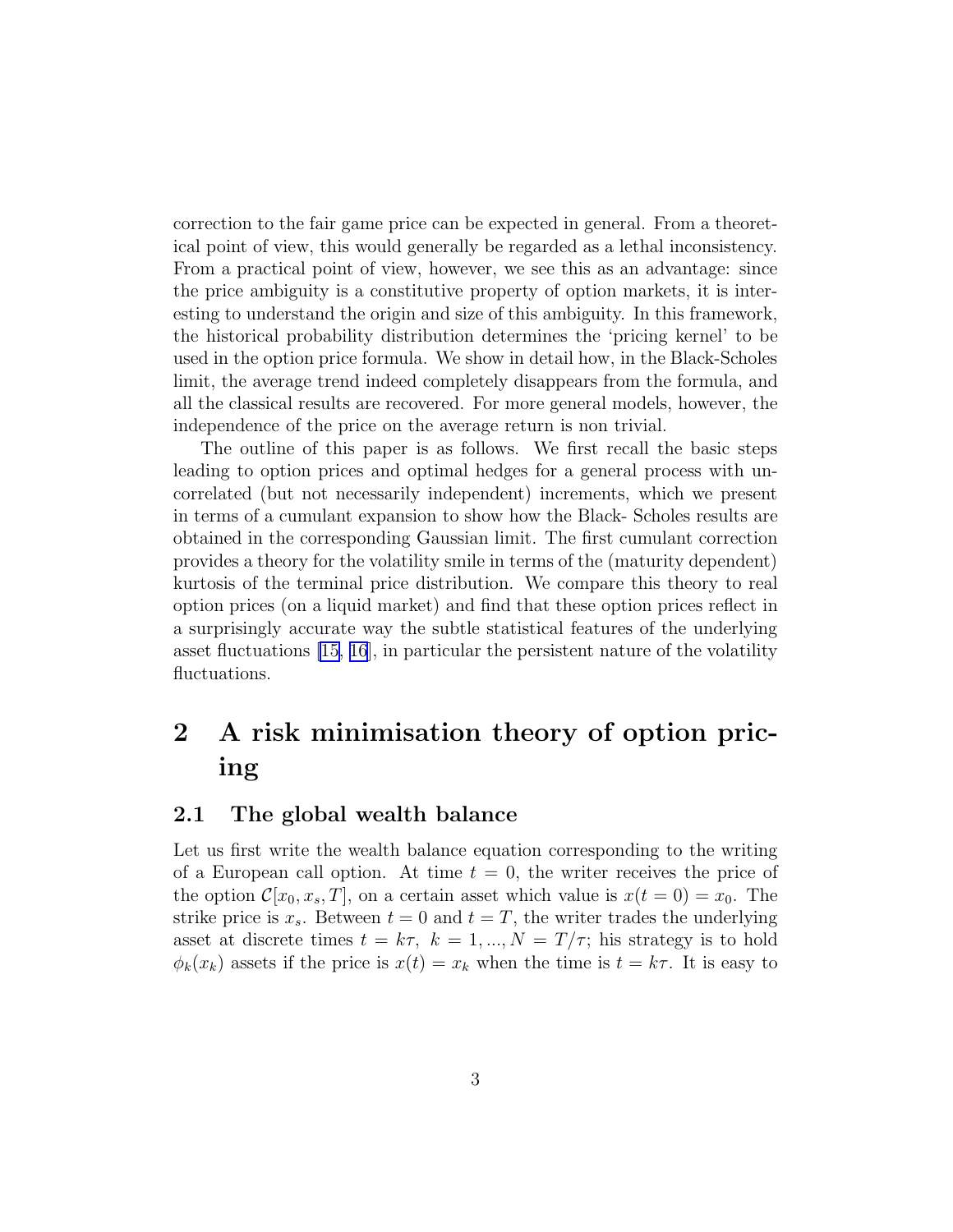<span id="page-3-0"></span>show that the change of wealth due to this trading is given by [\[11](#page-12-0)]:

$$
\Delta W_{\text{trading}} = \sum_{k=0}^{N-1} \phi_k(x_k) [x_{k+1} - e^{r\tau} x_k] e^{r(T - t_k - \tau)}
$$
(1)

where r is risk-free rate and  $t_k = k\tau$ . At time  $T = N\tau$ , the writer looses the difference  $x_N - x_s$  if the option is exercized. Thus the complete wealth balance reads:

$$
\Delta W = C[x_0, x_s, T]e^{rT} - \max(x_N - x_s, 0) + \sum_{k=0}^{N-1} \phi_k(x_k) \delta x_k e^{r(T - t_{k+1})}
$$
 (2)

where we have introduced the notation:  $\delta x_k \equiv [x_{k+1} - e^{r\tau} x_k]$ . Note that  $\delta x_k$ is posterior to the instant k where  $\phi_k$  is determined. Denoting as  $\langle ... \rangle$  the average over the historical distribution, the average profit is given by:

$$
\langle \Delta W \rangle = C[x_0, x_s, T]e^{rT} - \langle \max(x_N - x_s, 0) \rangle + \sum_{k=0}^{N-1} \langle \phi_k(x_k) \rangle \langle \delta x_k \rangle e^{r(T - t_{k+1})} \tag{3}
$$

The fair game requirement then fixes  $\mathcal{C}[x_0, x_s, T]$  such that  $\langle \Delta W \rangle = 0$ .

Although other interesting definitions could be considered [[11\]](#page-12-0), we restrict here to the case where the risk is measured as:

$$
R \equiv \langle \Delta W^2 \rangle - \langle \Delta W \rangle^2 = \langle \Delta W^2 \rangle \tag{4}
$$

The risk  $R$  is always greater than or equal to zero and the minimum is obtained for a certain optimal strategy  $\phi^*$ , determined by a functional derivation of (4) with respect to with respect to  $\phi(x,t)$ . This determines the option price through:

$$
\mathcal{C}[x_0, x_s, T] = e^{-rT} \langle \max(x_N - x_s, 0) \rangle - \sum_{k=0}^{N-1} \langle \phi_k^*(x_k) \rangle \langle \delta x_k \rangle e^{-rt_{k+1}} \qquad (5)
$$

Note that since  $\phi^*$  depends a priori on our choice of the variance as the relevant measure of risk, the price of the option is not unique, but reflects (among other things) the operator's perception of risk.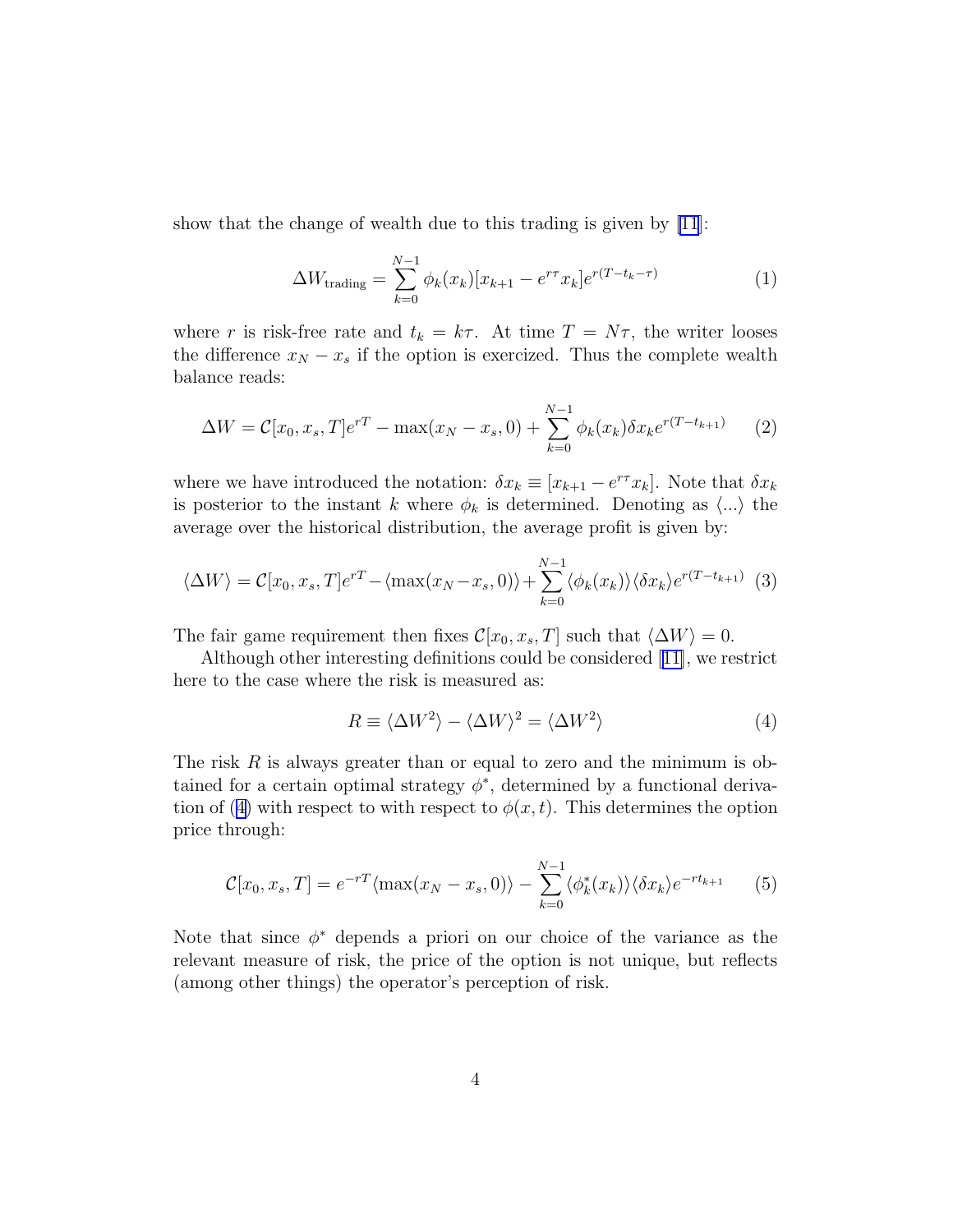#### <span id="page-4-0"></span>2.2 The case of zero excess average return

In this section we consider the case where the average return of the stock over the bond,  $m = \langle \delta x_k \rangle$ , is zero. This simplifying hypothesis is often justified in practice for small maturities, where average return effects are small compared to volatilites, and can be treated perturbatively, as shown in section [2.3](#page-5-0).

Let  $P(x,T|x_0,0)dx$  be the probability that the asset value is x at time T, knowing that it was  $x_0$  at time 0. When  $m = 0$ , Eq. [\(5](#page-3-0)) then yields an option price independent of the trading strategy:

$$
\mathcal{C}[x_0, x_s, T; m = 0] = e^{-rT} \langle \max(x_N - x_s, 0) \rangle \equiv e^{-rT} \int_{x_s}^{\infty} dx (x - x_s) P(x, T | x_0, 0)
$$
\n(6)

Note that our assumption that  $m = 0$  means that the average of  $P(x, T|x_0, 0)$ is not at  $x_0$ , but at the forward price  $x_0e^{rT}$ .

In order to proceed with the risk-minimization, we shall assume that the price increments  $\delta x_k$  are uncorrelated random variables, such that  $\langle \delta x_k \delta x_\ell \rangle =$  $\sigma^2 \delta_{k,\ell}$ , where  $\delta_{k,\ell}$  is the Kronecker symbol. Assuming that  $\sigma$  does not depend on  $k$  is in general not justified, since it amounts to assuming that share price follows an additive random process of constant volatility (but with an arbitrary distribution for the increments). Actually, real data is often closer (for short maturities) to being an additive random process rather than a multiplicative one [\[11](#page-12-0)], an assumption which does introduce an spurious positive skew in the price distribution. In reality, however,  $\sigma$  depends on k, whichreflects ARCH-like effects (or time persistent volatility  $[15]$  $[15]$ ). Taking this effect into account would lead to more involved calculations, which can however still be completed analytically [\[11\]](#page-12-0). With these approximations in mind, the relevant formula for risk is rather simple:

$$
\langle \Delta W^{2} \rangle = \langle \Delta W^{2} \rangle_{0} + \sigma^{2} \sum_{k=0}^{N-1} \int_{0}^{\infty} dx P(x, t_{k} | x_{0}, 0) \phi_{k}^{2}(x) e^{2r(T - t_{k+1})}
$$

$$
- 2e^{r(T - t_{k+1})} \sum_{k=0}^{N-1} \int_{0}^{\infty} dx P(x, t_{k} | x_{0}, 0) \phi_{k}(x)
$$

$$
\int_{x_{s}}^{\infty} dx'(x' - x_{s}) P(x', T | x, t_{k}) \langle \delta x_{k} \rangle_{x, t_{k} \to x', T} \tag{7}
$$

where  $\langle \Delta W^2 \rangle_0$  is the unhedged  $(\phi_k \equiv 0)$  risk associated to the option, and  $\langle \delta x_k \rangle_{x,t_k \to x',T}$  is the conditional average of  $\delta x_k$ , on the trajectories starting at x at time  $t_k$  and ending at point x' at time T.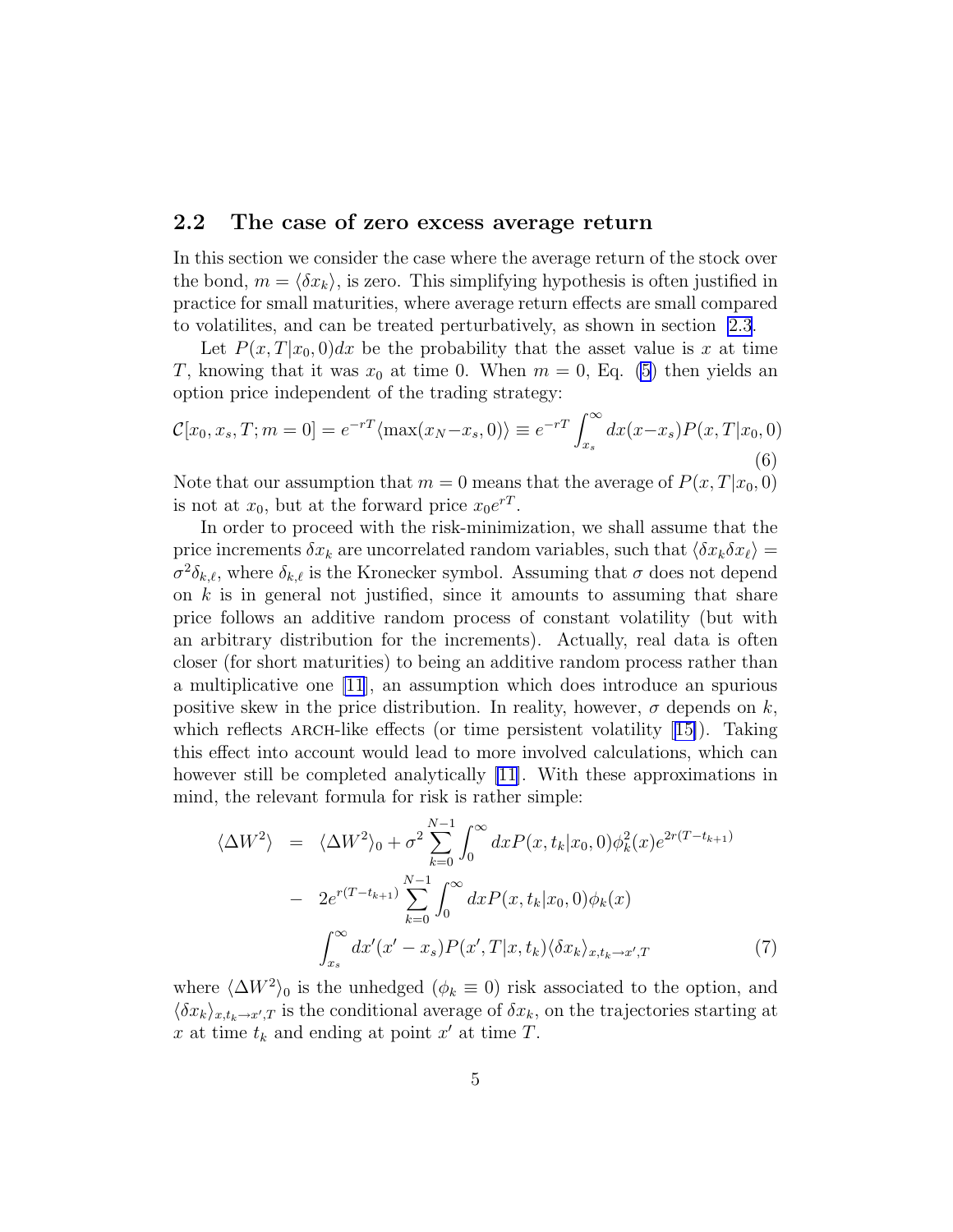<span id="page-5-0"></span>The optimal trading strategy is obtained by setting [\[10, 11,](#page-12-0) [12](#page-13-0)]:

$$
\frac{\partial \langle \Delta W^2 \rangle}{\partial \phi_k(x)} = 0 \tag{8}
$$

for all k and x. This leads to the following explicit result for the optimal hedging strategy:

$$
\phi_k^*(x) = \frac{e^{-r(T-t_{k+1})}}{\sigma^2} \int_{x_s}^{\infty} dx'(x'-x_s) \langle \delta x_k \rangle_{x,t_k \to x',T} P(x',T|x,t_k) \tag{9}
$$

This formula simplifies somewhat when the increments are Gaussian, and one finally finds the famous Black-Scholes ' $\Delta$ −hedge':  $\phi_k^*$  $\kappa_k^*(x) = \partial \mathcal{C}[x, x_s, T]$  $t_k/\partial x$ . In the non-Gaussian case, however, this simple relation between the derivative of the option price and the trading strategy no longer holds (see Eq.  $(13)$  $(13)$  below).

Inserting (9) into [\(7](#page-4-0)) leads to the following formula for the residual risk:

$$
R^* = \langle \Delta W^2 \rangle_0 - D\tau \sum_{k=0}^{N-1} \int_0^\infty dx P(x, t_k | x_0, 0) \phi_k^{*2}(x) e^{-r(T - t_{k+1})}
$$
(10)

In general, the left-hand side of (10) is non-zero; in practice it is even quite high – for example, for typical one-month options on liquid markets,  $\sqrt{R*}$ represents as much as 25% of the option price itself [\[11\]](#page-12-0). However, in the special case where  $P(x, t|x_0, 0)$  is normal (or log-normal), and in the limit of continuous trading, that is, when  $\tau \to 0$ , one can show that the residual risk  $R^*$  actually vanishes, thanks to a somewhat miraculous identity for Gaussian integrals[[10\]](#page-12-0). Hence, the above formalism matches smoothly with all the Black-Scholes results in the limit of a continuous time Brownian (or log-Brownian) process, at least when the excess average return of the asset is zero. Let us now discuss how these results are changed if the average return  $m \equiv \langle \delta x_k \rangle$  is non zero (but small).

#### 2.3 Small non-zero average return

More precisely, we shall consider the case where  $mN \ll \sigma\sqrt{N}$   $(N = T/\tau)$ , or, more intuitively, that the average return on the time scale of the option is small compared to the typical variations, which is certainly the case for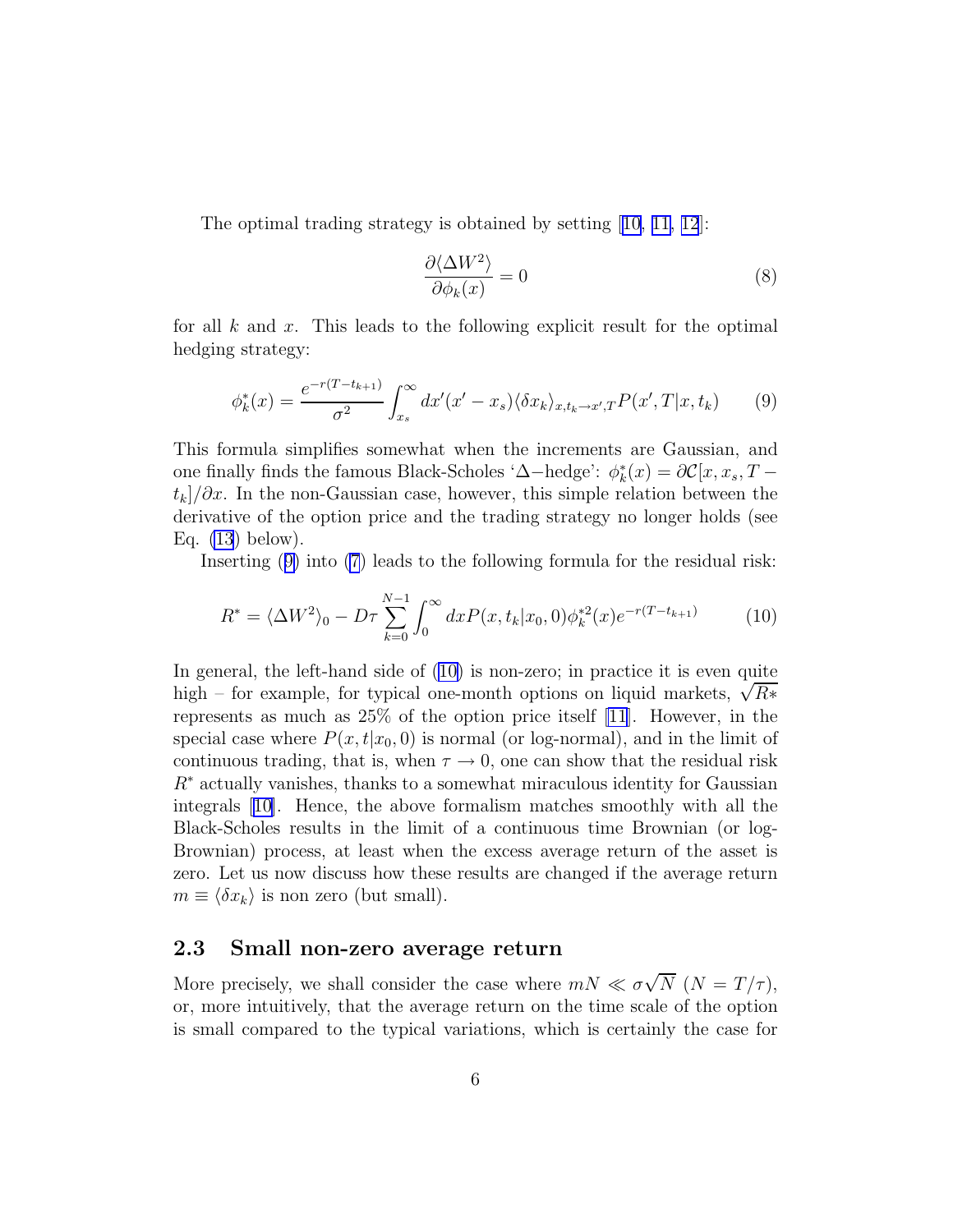<span id="page-6-0"></span>options up to a few months<sup>1</sup>. The global wealth balance then includes the term related to the trading strategy, which reads<sup>2</sup>:

$$
\langle \Delta W_{\text{trading}} \rangle = m \sum_{k=0}^{N-1} \int_0^\infty dx P(x, t = k\tau | x_0, 0) \phi_k^*(x) \tag{11}
$$

The advantage of considering a small average return is that one can do a perturbation around the zero average return case, and still use the explicit optimal strategy of  $(9)$  $(9)$  to lowest order in m.

Compared to the case  $m = 0$ , the option price is changed both because  $P(x, k|x_0, 0)$  is *biased*, and because  $\langle \Delta W_{\text{trading}} \rangle$  must be substracted off from Eq. ([5](#page-3-0)). It is convenient to use the Fourier transform of the probability distribution  $\tilde{P}(z) = \int_{-\infty}^{\infty} dx P(x, N|x_0, 0) \exp(ixz)$  and to expand it in a series introducing the *cumulants*  $c_n$ . They are defined by

$$
\tilde{P}(z) = \exp\Big[\sum_{n=1}^{\infty} \frac{c_n (iz)^n}{n!} \Big],\tag{12}
$$

where  $c_1 = mN$ ,  $c_2 = N\sigma^2$ ,  $\kappa = c_4/c_2^2$  is the kurtosis, etc... Applying the cumulant expansion to the probability distribution in Eq.([9\)](#page-5-0), we obtain the followingoptimal strategy for  $m = 0$  [[11\]](#page-12-0):

$$
\phi_k^*(x) = \frac{1}{c_2} \sum_{n=2}^{\infty} \frac{(-1)^n c_n}{(n-1)!} \frac{\partial^{n-1}}{\partial x^{n-1}} C[x, x_s, T - t_k].
$$
\n(13)

Note again that in the Gaussian case  $(c_n = 0 \text{ for } n > 2)$ , one recovers the standard Black and Scholes '∆−hedge'.

Inserting the optimal strategy  $(13)$  into Eq. $(11)$  and integrating by parts one gets an expansion of the trading term  $\langle \Delta W_{\text{trading}} \rangle$ . Inserted into Eq.[\(5](#page-3-0)), this gives the following correction to the option price[[11\]](#page-12-0):

$$
\mathcal{C}[x_0, x_s, T; m] = \mathcal{C}[x_0, x_s, T; m = 0]
$$
\n
$$
-\frac{m}{c_2} \sum_{n=3}^{\infty} \frac{c_n}{(n-1)!} \frac{\partial^{n-3}}{\partial x'^{n-3}} P_0(x', N | x_0, 0) |_{x'=x_s} + \mathcal{O}(m^2)
$$
\n(14)

<sup>1</sup>Typically,  $m = 5\%$  annual and  $\sigma = 15\%$  annual. The order of magnitude of the error made in neglecting the second order term in m is  $m^2N/\sigma^2 \simeq 0.1$  even for  $N\tau = 1$  year.

<sup>&</sup>lt;sup>2</sup>For the sake of simplicity, we shall set the interest r to zero in the following. See [\[12](#page-13-0)] for a more complete discussion.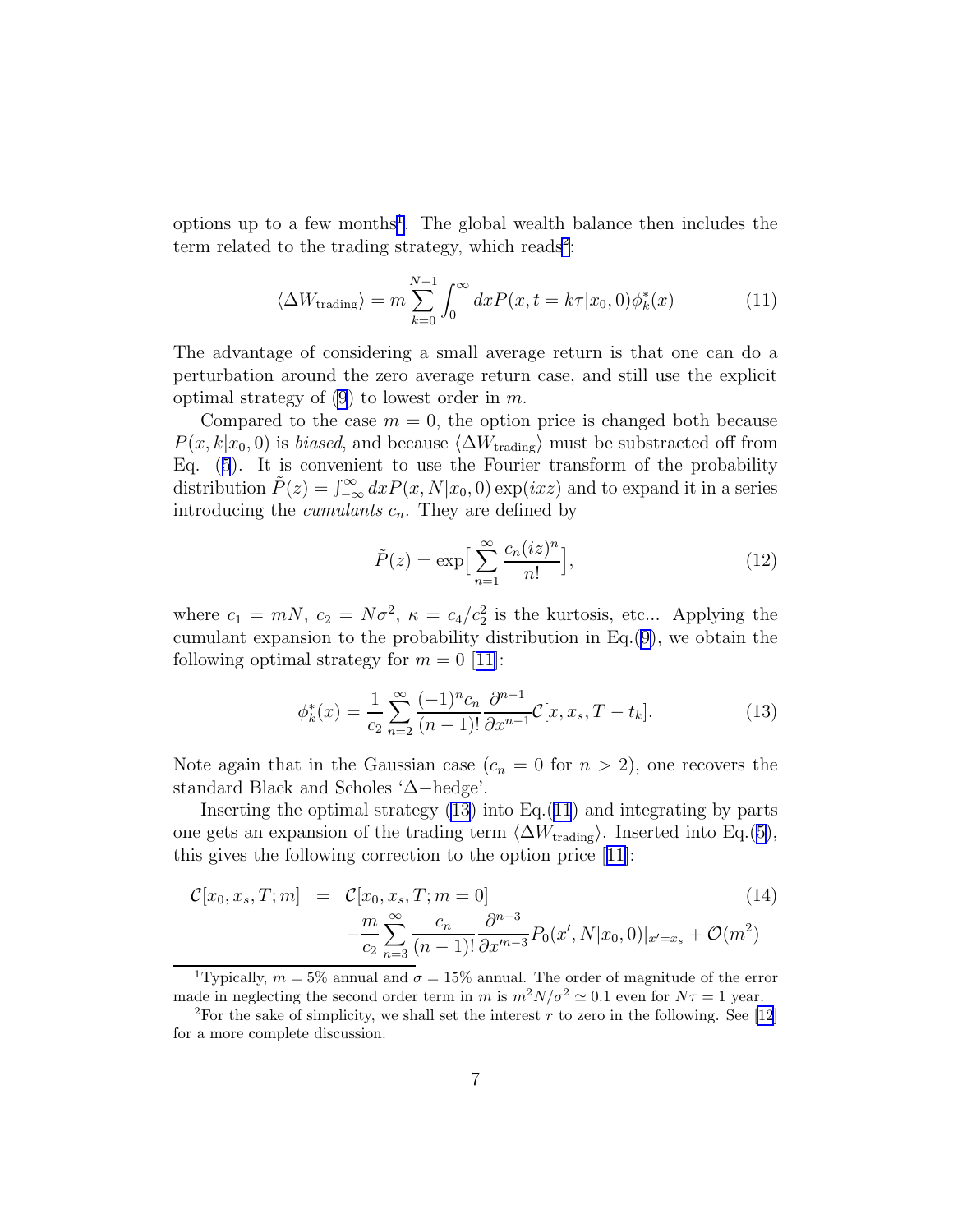where the shorthand  $P_0$  stands for the probability distribution where the first cumulant m has been set to zero.

In the Gaussian case,  $c_n = 0$  for all  $n \geq 3$ , and one thus sees explicitly that  $\mathcal{C}_m = \mathcal{C}_0$ , at least to first order in m. Actually, one can show that this is true to all orders in  $m$  in the Gaussian case, which is an alternative way toderive the result of Black and Scholes in a Gaussian context [[11](#page-12-0)]<sup>3</sup>.

However, for even distributions with fat tails  $(c_3 = 0 \text{ and } c_4 > 0)$ , it is easy to see from the above formula that a positive average return  $m > 0$ increases the price of out-of-the-money options  $(x_s > x_0)$ , and decreases the price of in-the-money options  $(x_s < x_0)$ . Hence, we see again explicitly that the independence of the option price on the average return  $m$ , which is one of the most important result of Black and Scholes, does not survive for more general models of stock fluctuations.

Note finally that Eq. [\(15\)](#page-6-0) can also be written as:

$$
C[x_0, x_s, T; m] = \int_{x_s}^{\infty} dx (x - x_s) Q(x, T | x_0, 0)
$$
\n(15)

with an effective distribution Q defined as:

$$
Q(x,T|x_0,0) = P_0(x,T|x_0,0) - \frac{m}{c_2} \sum_{n=3}^{\infty} \frac{c_n}{(n-1)!} \frac{\partial^{n-1}}{\partial x^{n-1}} P_0(x,N|x_0,0) \quad (16)
$$

The integral over x of  $Q$  is one, but  $Q$  is not a priori positive everywhere. This means that for a certain family of pay- offs, the fair price of the option (15) may be negative in the absence of risk-premium. From a practical point of view, however, this requires rather absurd values for the average return and for the strike price, which in turn would lead to a large residual risk.

The pseudo-distribution Q generalizes the 'risk neutral probability' usually discussed in the context of the Black-Scholes theory, and also has the property that the excess average return (the integral of  $(x - x_0)Q$  over x) is zero, as can easily be seen by inspection from (16). In fact, one can derive a general formula for Q without any restriction on  $m$  of  $r$  [[12](#page-13-0), [13\]](#page-13-0), and the effective distribution still has the properties that it is normalized to one and has zero average excess return.

<sup>3</sup>This result is obvious on the framework of Ito's calculus, which is only valid for all Gaussian processes (including the log-normal) in the continuum time limit.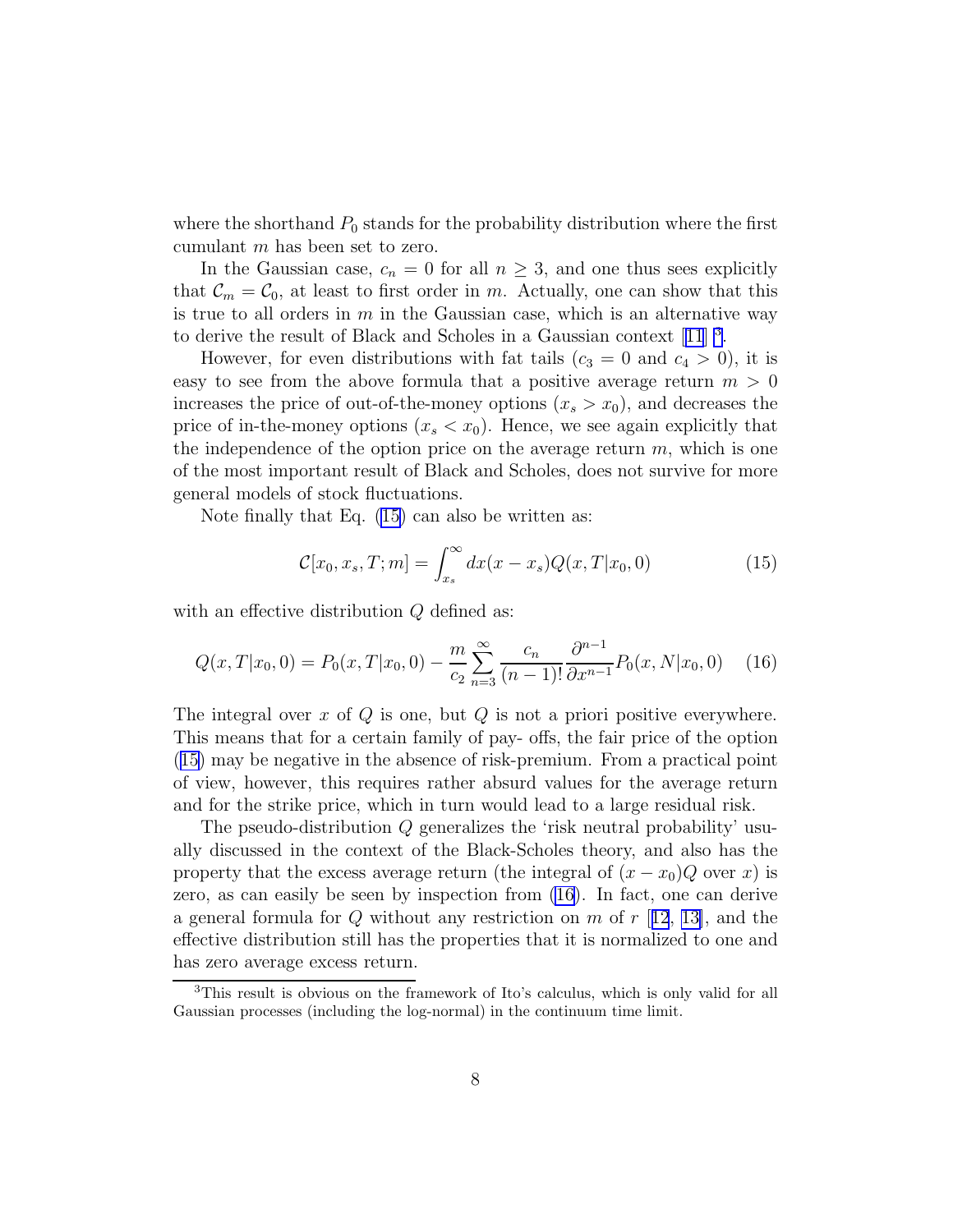### <span id="page-8-0"></span>3 Volatility smile and implied kurtosis

In the case where the market fluctuations are moderately non-Gaussian, as is the case for liquid markets, one might expect that the first terms in the cumulant expansion around the Black-Scholes formula are sufficient to account for real option prices. If one only retains the leading order correction which is (for symmetric fluctuations) proportional to the kurtosis  $\kappa$ , one finds that the price of options  $\mathcal{C}(x_0, x_s, T)$  can be written as a Gaussian Black-Scholes formula<sup>4</sup>, but with a modified value of the volatility  $\sigma$ , which becomes price and maturity dependent[[17\]](#page-13-0):

$$
\sigma_{\rm imp}(x_s, T) = \sigma \left[ 1 + \frac{\kappa_T}{24} \left( \frac{(x_s - x_0)^2}{\sigma^2 T} - 1 \right) \right]
$$
\n(17)

The volatility  $\sigma_{\rm imp}$  is called the implied volatility by the market operators, who use the standard Black-Scholes formula to price options, but with a value of the volatility which they estimate intuitively, and which turns out to depend on the exercice price in a roughly parabolic manner, as indeed suggested by Eq.  $(17)$ . This is the famous 'volatility smile'. Eq.  $(17)$ furthermore shows that the curvature of the smile is directly related to the kurtosis  $\kappa_T$  of the underlying statistical process on the scale of the maturity  $T = N\tau$ . We have tested this prediction by directly comparing the 'implied kurtosis'[[18\]](#page-13-0), obtained by extracting from real option prices the volatility  $\sigma$ and the curvature of the implied volatility smile, to the historical value of the volatility and of the kurtosis  $\kappa_N$ . We have mostly studied short maturities (up to two months) options on futures, for which the interest rate can be set to zero. We also restrict to liquid markets (such as the bund option market) where (i) non Gaussian effects are not too strong, and (ii) risk-premiums are expected to be small, and thus where a comparison with the fair price is meaningful.

We have found the following results. The implied volatility turns out to be highly correlated with a short time filter of the historical volatility: see Fig. 1. Fig. 2 shows the comparison between the implied and historical kurtosis, with

<sup>4</sup>Note that the operators rather use the more standard log-normal Black-Scholes formula, which, as noted above, induces a spurious positive skew not present in real data (at least for short maturities). In order to correct for this skew, the log-normal volatility smile is then negatively skewed. A more symmetric smile is observed if one talks in terms of a Gaussian volatility, which is what we adopt in the following.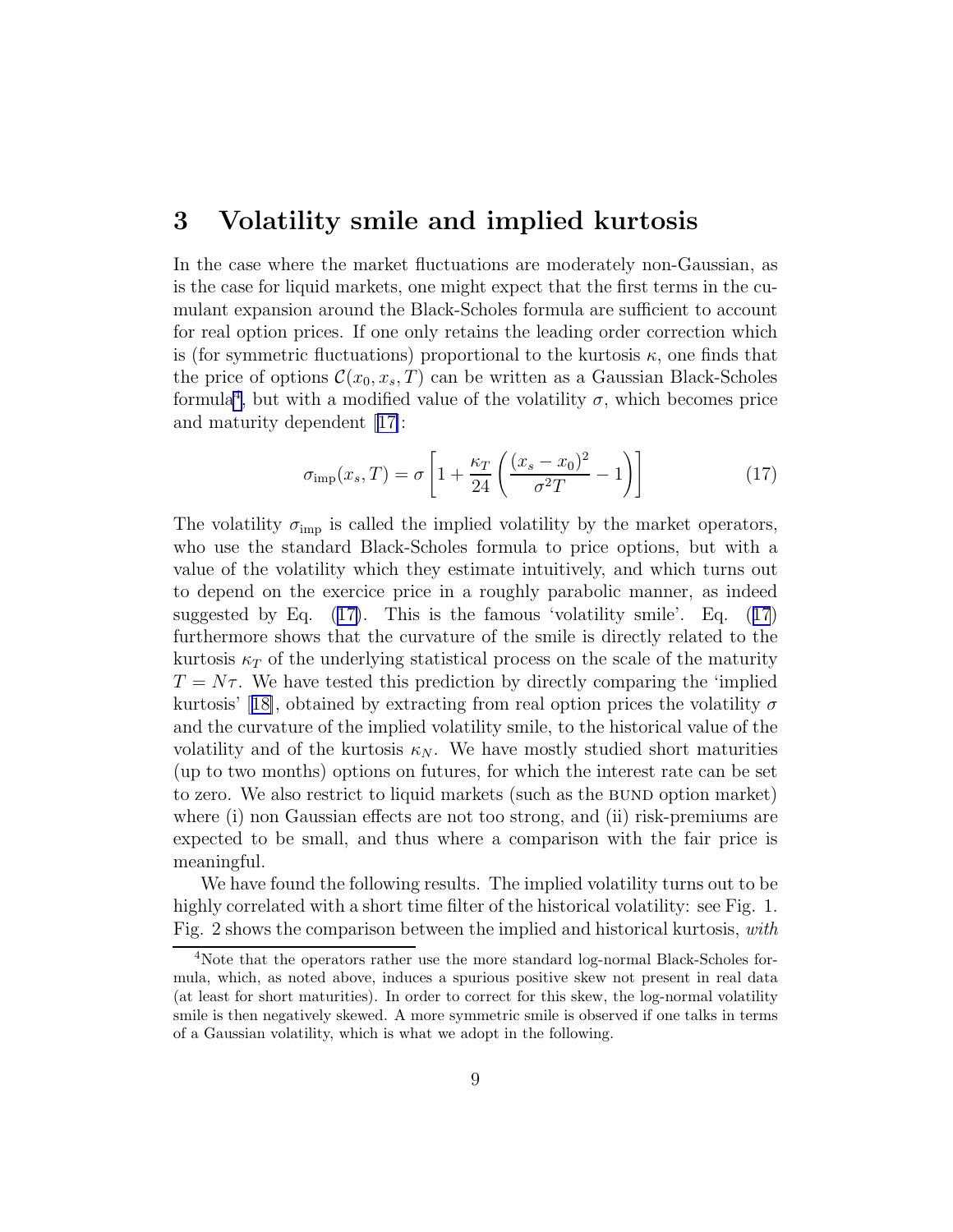

Figure 1: Comparison between the historical volatility of the BUND (measured from high frequency data and filtered over the past five days), and the implied volatility, extracted from the option prices through formula ([17\)](#page-8-0).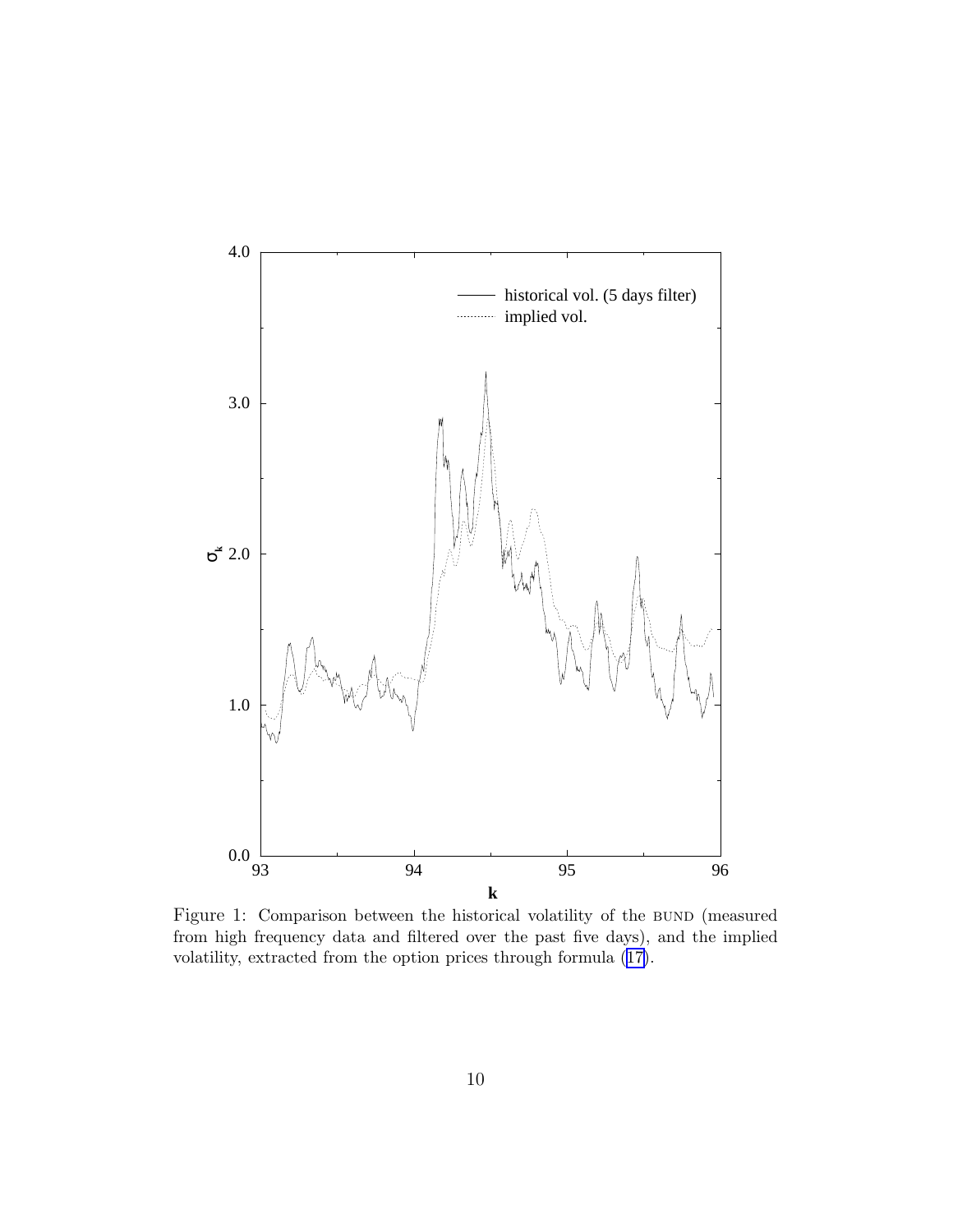no further ajustable parameters. Note that the historical kurtosis decays more slowly than  $N^{-1}$ , which would be expected for a process with independent, identically distributed increments. This anomalously slow decay is directly related to volatility persistence effects [\[17](#page-13-0), [11](#page-12-0)].

It is interesting to note that the kurtosis correction to the optimal strategy does not coincide with the market practice of using the implied volatility in the Black-Scholes  $\Delta$ −hedge. However, since the risk is minimum for  $\phi = \phi^*$ , this means that the increase of risk due to a small error  $\delta\phi$  in the strategy is only of order  $\delta\phi^2$ , and thus often quite small in practical applications.

The remarkable agreement between the implied and historical value of the parameters (which we have also found on a variety of other assets), and the fact that they evolve similarly with maturity, shows that the market as a whole is able to correct (by trial and errors) the inadequacies of the Black-Scholes formula, and to encode in a satisfactory way both the fact that the distribution has a positive kurtosis, and that this kurtosis decays with maturity in an anomalous fashion due to volatility persistence effects.

## 4 Conclusion

In our opinion, mathematical finance in the past decades has overfocused on the concept of arbitrage free pricing, which relies on very specific models (or instruments) where risk can be eliminated completely. This leads to a remarkably elegant and consistent formalism, where derivative pricing amounts to determining the risk-neutral probability measure, which in general does not coincide with the historical measure. In doing so, however, many important and subtle features are swept under the rug, in particular the amplitude of the residual risk. Furthermore, the fact that the risk-neutral and historical probabilities need not be the same is often an excuse for not worrying when the parameters of a specific model deduced from derivative markets are very different from historical ones. This is particularly obvious in the case of interest rates [\[19](#page-13-0)]. In our mind, this rather reflects that an important effect has been left out of the models, which in the case of interest rates is a risk premium effect [\[19\]](#page-13-0). We believe that a more versatile (although less elegant from a mathematical point of view) theory of derivative pricing, such as the one discussed above, allows one to use in a consistent and fruitful way the empirical data on the underlying asset to price, hedge, and control the risk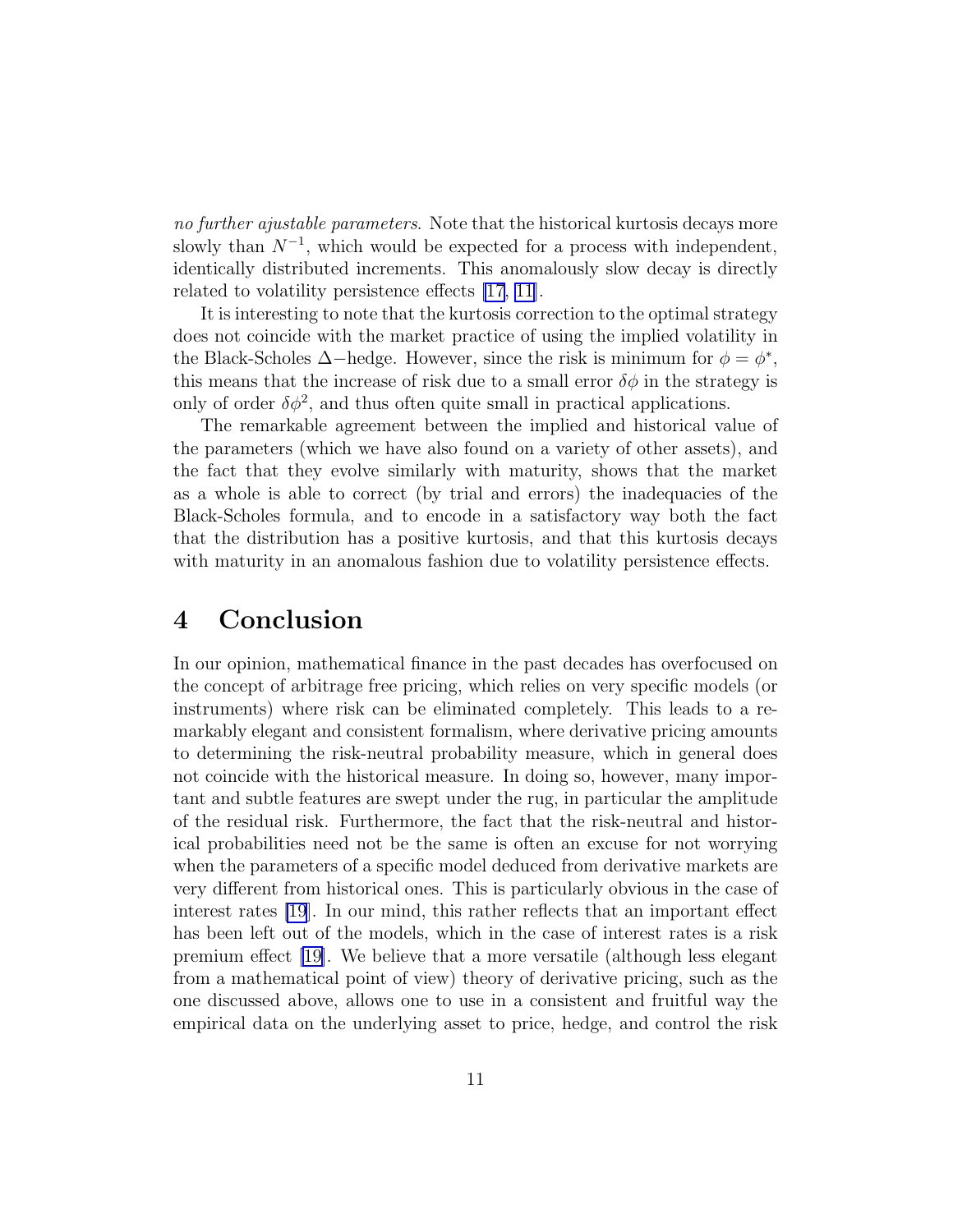

Figure 2: Plot (in log-log coordinates) of the average implied kurtosis  $\kappa_{\rm imp}$  (determined by fitting the implied volatility for a fixed maturity by a parabola) and of the empirical kurtosis  $\kappa_N$  (determined directly from the historical movements of the BUND contract), as a function of the reduced time scale  $N = T/\tau$ ,  $\tau = 30$ minutes. All transactions of options on the bund future from 1993 to 1995 were analyzed along with 5 minute tick data of the bund future for the same period. We show for comparison a fit with  $\kappa_N \simeq N^{-0.6}$  (dark line). A fit with an exponentially decaying volatility correlation function is however also acceptable (dotted line).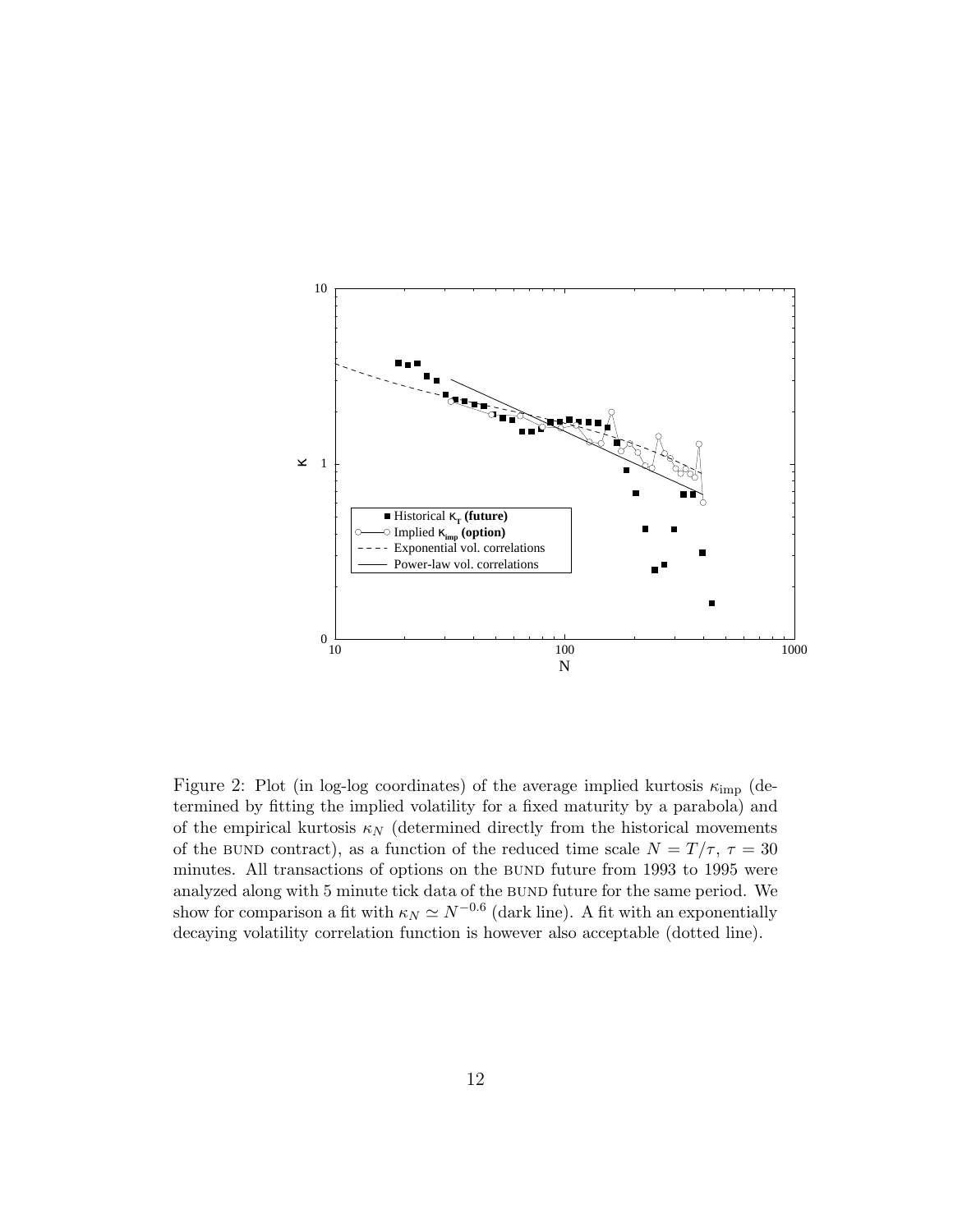<span id="page-12-0"></span>the corresponding derivative security. Extension of these ideas to interest rate derivatives is underway.

## 5 Acknowledgements

We thank J.-P. Aguilar, E. Aurell, P. Cizeau, R. Cont, L. Laloux and J. Miller for many important discussions. We also thank P. Wilmott for giving us the opportunity of writing this paper.

## References

- [1] F. Black, M. Scholes, Journal of Political Economy, 81 637 (1973).
- [2] J.C. Hull Futures, Options and Other Derivative Securities, Prentice Hall (1997).
- [3] P. Wilmott, J.N. Dewynne, S.D. Howison, Option pricing, Mathematical methods and Computation, Oxford University Press 1993.
- [4] J. Cox, S. Ross, M. Rubinstein, Journal of Finance Economics 7 229 (1979).
- [5] M. Harrison, S. Pliska, Stochastic processes and their applications, 11 215 (1981).
- [6] M. Baxter, A. Rennie, Financial Calculus, Cambridge University Press (1997).
- [7] see e.g. B. Dupire in Mathematics of Derivative Securities, M. Dempster, S. Pliska Edts, Cambridge University Press (1997).
- [8] M. Schweizer, The Annals of Probability 22, 1536 (1994).
- [9] M. Schäl, Mathematics of Operations Research  $19$ , 121 (1994).
- [10] J. P. Bouchaud, D. Sornette, J. Phys. I France 4, 863 (1994).
- [11] J.P. Bouchaud and M. Potters, *Theory of Financial Risk*, Aléa-Saclay, Eyrolles (Paris, 1997) (in french).